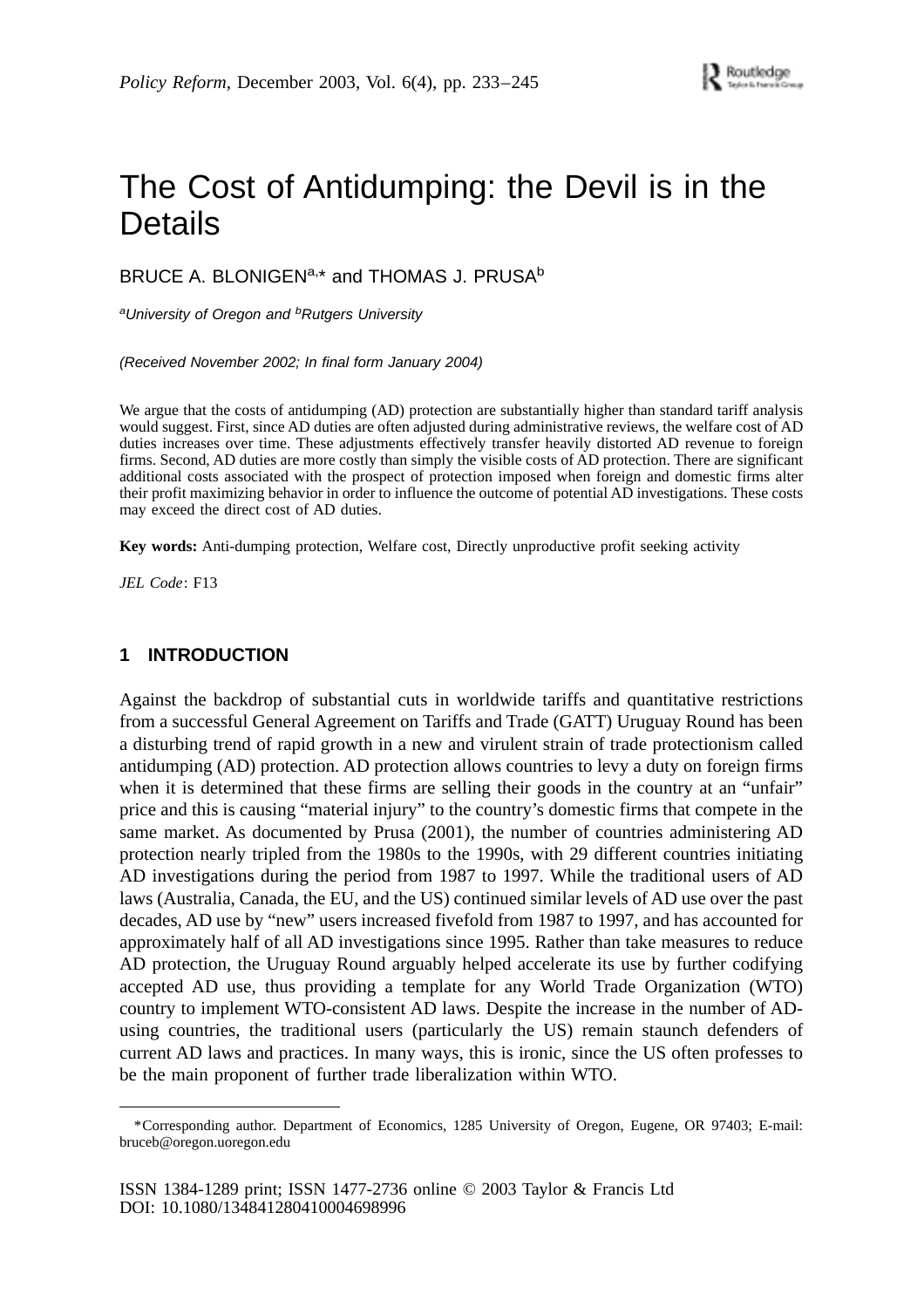An important rationale for the WTO to allow AD protection is that "unfair" trade practices could undermine and distort competitive and well-functioning markets, leading to inefficiencies. Putting in place a system by which countries can punish such activity with duties to counteract these unfair trade practices, similar to allowing countervailing duties on export subsidies, seems reasonable. Thus, the US position may not be ironic at all. While this rationale may seem plausible, the devil is in the details of how AD laws and investigations are determined and structured. That devil, as we discuss in this paper, is telling us that AD laws are about trade protection, not correcting anticompetitive behavior. In addition, this paper will also explain how the very intricate and complicated process surrounding AD investigations and determinations leads to costs of AD protection that likely go well beyond more traditional forms of import protection.

# **2 THE DISCONNECT BETWEEN COMPETITION POLICY AND AD PROTECTION**

There has been more than a century of legal analysis of what constitutes anti-competitive behavior through application of antitrust laws. Yet, the definition of "unfair" trade practices and application of antidumping remedies has been allowed to develop a life of its own and bears no resemblance to established standards of anti-competitive behavior. The anticompetitive practice most relevant to our AD discussion here is predatory pricing. This is where a firm prices low with the intent of driving rivals out of business. The standard for judging whether a firm is pricing in such a manner is to examine whether a firm's price falls below its marginal cost. Since marginal cost is essentially unobservable, Areeda and Turner (1975) have alternatively suggested looking at whether price is below average variable cost; i.e. excluding fixed costs.

As mentioned in the introduction, dumping is simply defined as the practice of a firm selling at a price in its export market that is below "fair" value. Application of this definition is not so simple as it involves a more precise definition of "fair". In practice, two main ways have evolved to calculate "fair" value: (1) The price charged by the exporting firm in its own market for the same product, or (2) the cost of the product constructed from firm-level accounting data.<sup>1</sup>

Both of these definitions are very weak in terms of identifying economic behavior that could be considered anti-competitive; i.e. the criteria to judge whether predatory pricing is occurring. Under the first definition, a firm is dumping simply by price discriminating; i.e. charging different prices in different markets. It is virtually impossible to find a market in which firms are not price discriminating in some way and antitrust laws do not deem this practice as anti-competitive *per se*. <sup>2</sup> If countries do not worry about price discrimination by firms for different consumers in the domestic economy, why should we worry about it across national borders?

<sup>&</sup>lt;sup>1</sup>The cost-based definition of dumping was only codified into GATT AD rules during the Tokyo Round. This amendment was demanded by domestic industries (most notably steel) in order to make AD more protective. As Messerlin (1989), Clarida (1996), and Lindsey (1999) have reported US and EU AD disputes are now being dominated by cost-based allegations. Such trends have led one noted legal expert to claim that cost-based AD petitions have become "the dominant feature of US antidumping law" (Horlick, 1989, p. 136).

 ${}^{2}$ In other words, its mere existence is not enough to rule the behavior illegal. It must be shown that the practice is intended to harm competition. Viscusi *et al.* (1995) conclude that the enforcement of the US Robinson-Patman Act against price discrimination for cases where it was a potentially anticompetitive behavior actually led to anticompetitive results and conclude, "Fortunately, enforcement by the Federal Trade Commission has declined in recent years." (p. 298)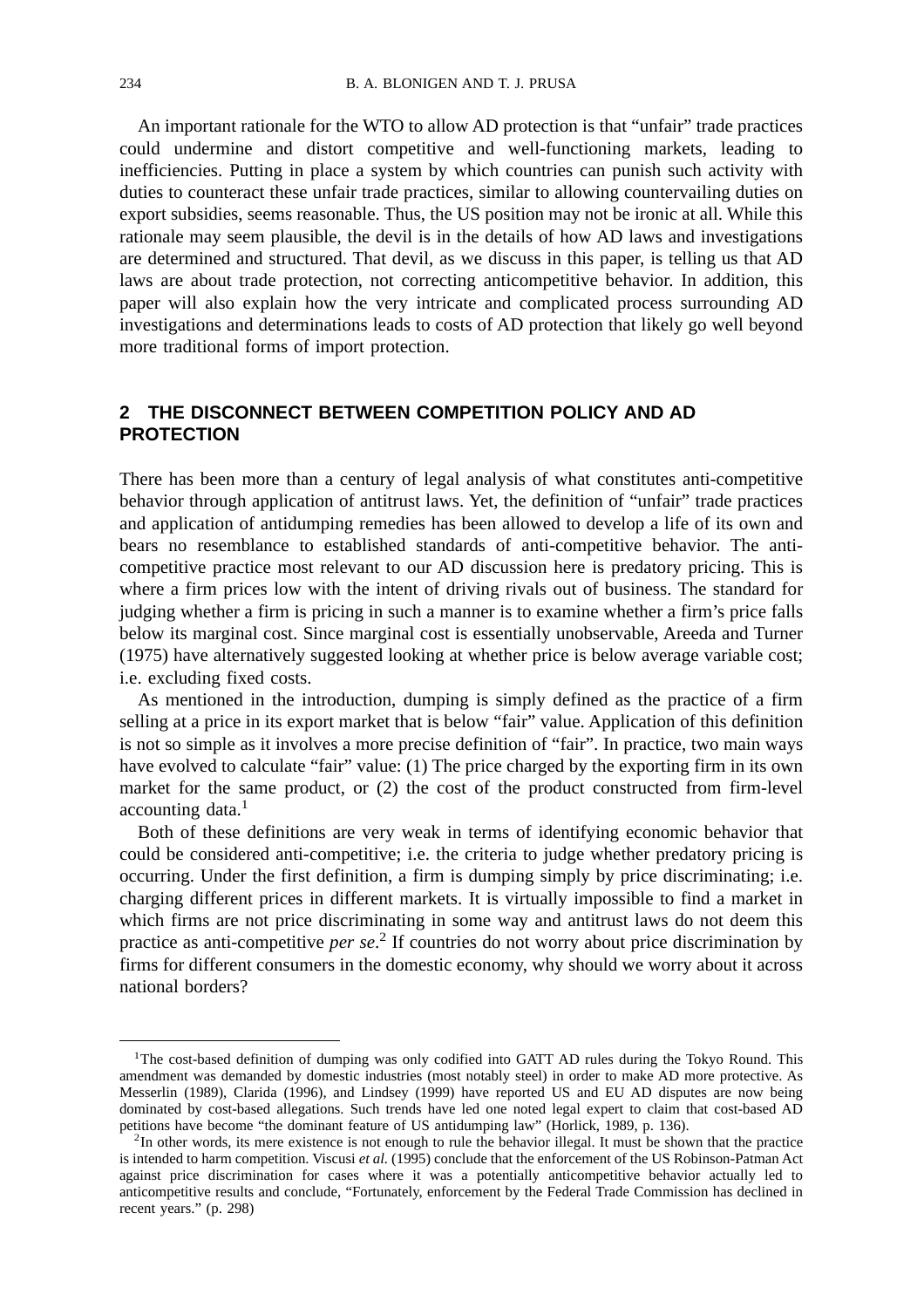The second definition of "fair" value leads to an even more ridiculous criterion by antitrust standards. As mentioned, antitrust authorities do worry about pricing below marginal cost (or, in practice, average variable cost), as this has become the standard for believing that the firm is not maximizing short-run profits, but instead pricing in a predatory fashion to drive out rivals. In fact, one can see that relaxing standards to prosecute any firm that prices below average *total* cost (including fixed costs) for antitrust violations is ridiculous. This would mean that one could prosecute any firm that is making a loss. Yet, when many countries' antidumping authorities determine "fair value" through "constructed cost" measures, they not only include fixed costs, but they also add their own estimate for what should be a normal profit for the firm in the market. As a result, they take the ridiculous to another level and convict a foreign firm for not making enough economic profit from a country's consumers.

Under WTO rules, affirmative AD determinations with resulting AD duties require a finding of not only dumping, but also material injury (or threat of injury) to the domestic firm due to import competition. Of course, saying that having a foreign competitor in the market place is injurious to a domestic firm is like saying that water is wet. Competition reduces current firms' profitability, which is an indication of efficient markets. The criterion of "material" injury only raises the bar slightly by ruling out trivially small competitors. With that said, the criterion in practice is to examine whether there have been substantial increases in import competition that correlate with declines in domestic firms' profitability. While this proves to be a tougher hurdle to cross, such marketplace occurrences have no necessary correlation with anti-competitive practices.

In the end, the term "unfair" has evolved to mean something completely different in the practice of AD protection from standard notions of "anti-competitive." As such, there is a very large disconnect between AD protection and the competition policy of developed countries. Any changes in the market place that lead to less favorable outcomes for the domestic firm are considered unfair, so that AD laws are truly about protecting domestic firms' interests, not competition. This returns us to the familiar realm of "beggar-thyneighbor" trade policies, with many of the well-known economic welfare consequences. However, it is worse than this. As we will show below, the complex institutions and procedures surrounding AD investigations, determinations, and administration of the AD duties after the case lead to a myriad of additional unintended consequences that likely make such trade protection more onerous than other forms. In fact, one of the ironies is that the economic literature has shown that AD laws likely help facilitate anti-competitive behavior on the part of firms.

In the rest of the paper, we discuss the many potential costs of AD protection as currently practiced under WTO rules. In the next section, we explain the costs connected with the AD duties. While there are some similarities to the standard economic welfare analysis of an *ad valorem* tariff, there are important differences connected with the administration of the AD duties after the case that have been shown to that substantially increase the cost of AD duties. We then examine the costs associated with the AD investigation itself and its effect on firms' behavior that leads to the potential for significant additional costs, even when we may not observe AD investigations and duties. In other words, even the threat of AD investigations and duties can lead to distorted market behavior and costly inefficiencies. In the process, the reader will with any luck, get a brief overview of the relevant economics literature on AD protection.

# **3 THE COST OF AD DUTIES**

Before discussing the cost of AD duties, it is instructive to review the standard analysis of the costs of import tariffs and quotas for comparison purposes. The economic con-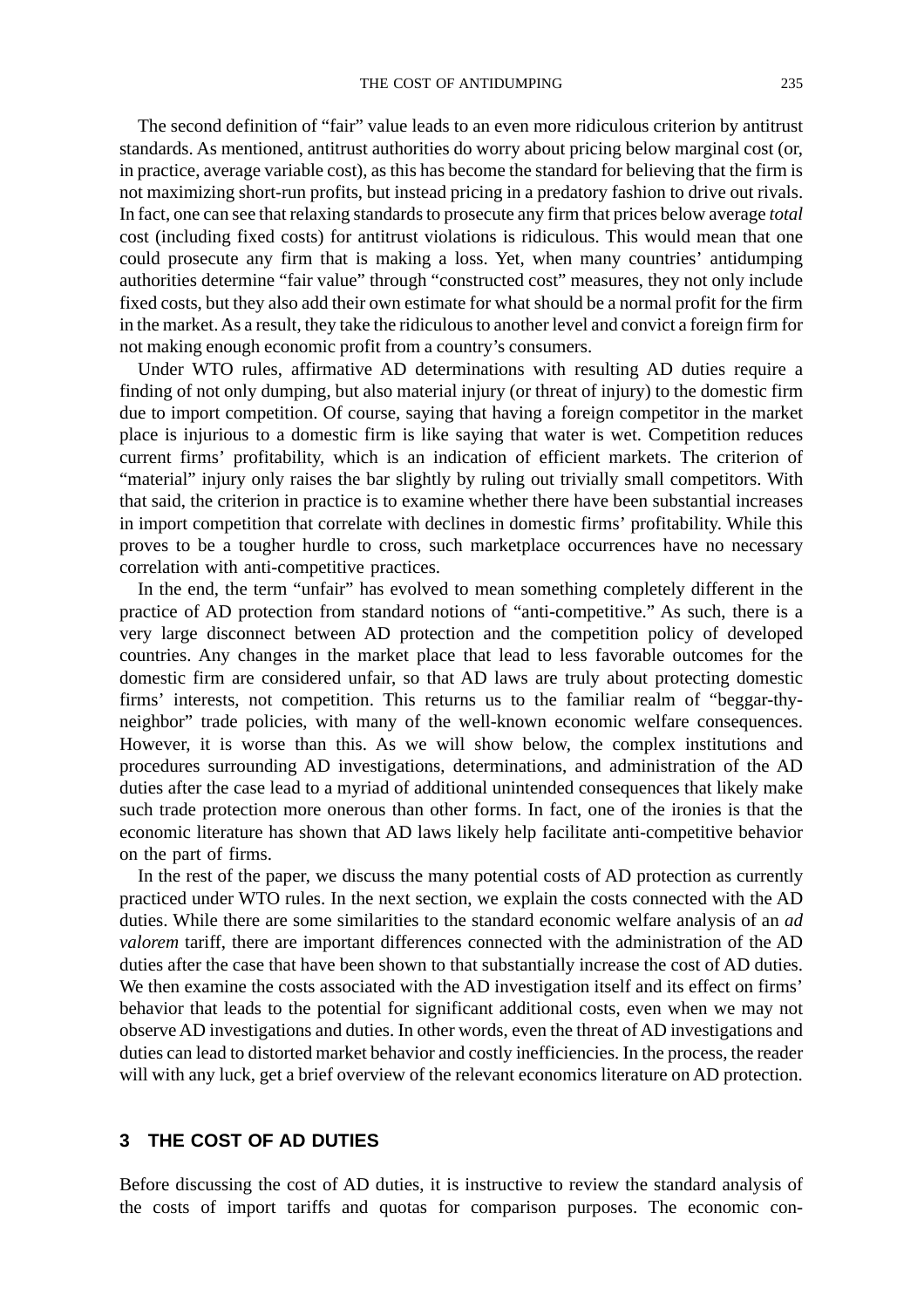sequences of an import tariff are well known. The tariff leads to a higher price in the importing country that creates gains for the domestic producers at the expense of consumers, while the government collects tariff revenues and can then redistribute to the general population. If markets are perfectly competitive and the importing country is small enough in the world that the import tariff will not significantly affect world price of the good, then the welfare effect for the importing country is an unambiguous net loss. Simply put, the gains to the producers plus the tariff revenue cannot outweigh the losses to consumers from higher prices. Ultimately, nothing counteracts the efficiency loss from consumers that stop purchasing the product (no purchase means no tariff revenue can be collected). Nor is there anything to counteract the replacement of production by lessefficient producers in the importing country for some of the more-efficiently produced imports. If the importing country is large enough that its import tariff (and accompanying reduced world demand) reduces the price, it can experience a "terms-of-trade" gain that may counteract these losses and become a net gain. However, this theoretical construct seems far afield from why countries impose import tariffs.

For any given import tariff, one can set up an import quota that yields identical price and quantity effects in the marketplace assuming markets are perfectly competitive. However, the main difference is that the government will not collect any tariff revenue. Instead, the price increase on imports will accrue to the foreign producers, not the importing country, unless the importing country takes certain actions to reacquire these rents.<sup>3</sup> In practice, the rents usually are allowed to accrue to the foreign firms and the importing country's welfare is worse off than an import tariff by these lost quota rents. $4$ 

As affirmative AD investigations lead to *ad valorem* duties, it is easy to assume that the economic welfare consequences of AD duties are identical to an import tariff. In fact, a number of studies have treated AD duties as standard import tariffs and estimated their welfare consequences using computable partial equilibrium models of the affected markets.<sup>5</sup> The most comprehensive of these studies is Kelly and Morkre (1998), which examines the welfare consequences of the vast majority of U.S. AD/CVD cases from 1980 through 1988. Treating AD duties as standard import tariffs, they find that the welfare effects for US AD duties during this period are generally quite small.

Kelly and Morkre's conclusion may not be surprising, as AD actions are often targeted at very select products. On closer inspection though, there are a number of characteristics of AD law and the administration of AD duties that mean this standard analysis is not complete. One important difference is that AD duties are not fixed. They are potentially recalculated over time to adjust AD duties as foreign firm dumping behavior changes. This is called an administrative review process. US International Trade Commission (USITC) (1995) and Gallaway *et al.* (1999) show that the administrative review process connected with AD duties has drastic consequences for the welfare effects of AD duties in relation to an import tariff. The rationale for such a conclusion is the following. Evidence suggests that foreign firms often respond to

<sup>&</sup>lt;sup>3</sup>Such actions include auctioning off import licenses in which case the government would generate auction revenues equivalent to the quota rents assuming an efficient auction or giving the import licenses to domestic importers so that they, not the foreign firms, accrue the quota rents.<br><sup>4</sup>There is a substantial literature on the nonequivalence of import tariffs and quotas for a variety of settings, most

of which involve imperfectly competitive markets. However, regardless of the setting, allowing quota rents to accrue to the foreign firms, rather than collecting the tariff revenue clearly means the importing country is made worse off in this dimension with a quota.<br><sup>5</sup>These papers include Murray and Rousslang (1989), Morkre and Kelly (1994), DeVault (1996), and Kelly and

Morkre (1998). Another set of papers, including Hartigan *et al.* (1989), Mahdavi and Bhagwati (1994) and Hughes *et al.* (1997), have examined the effect of AD investigation events on stock market reactions with respect to domestic firms' stock price, which indicates expected changes in firm profitability.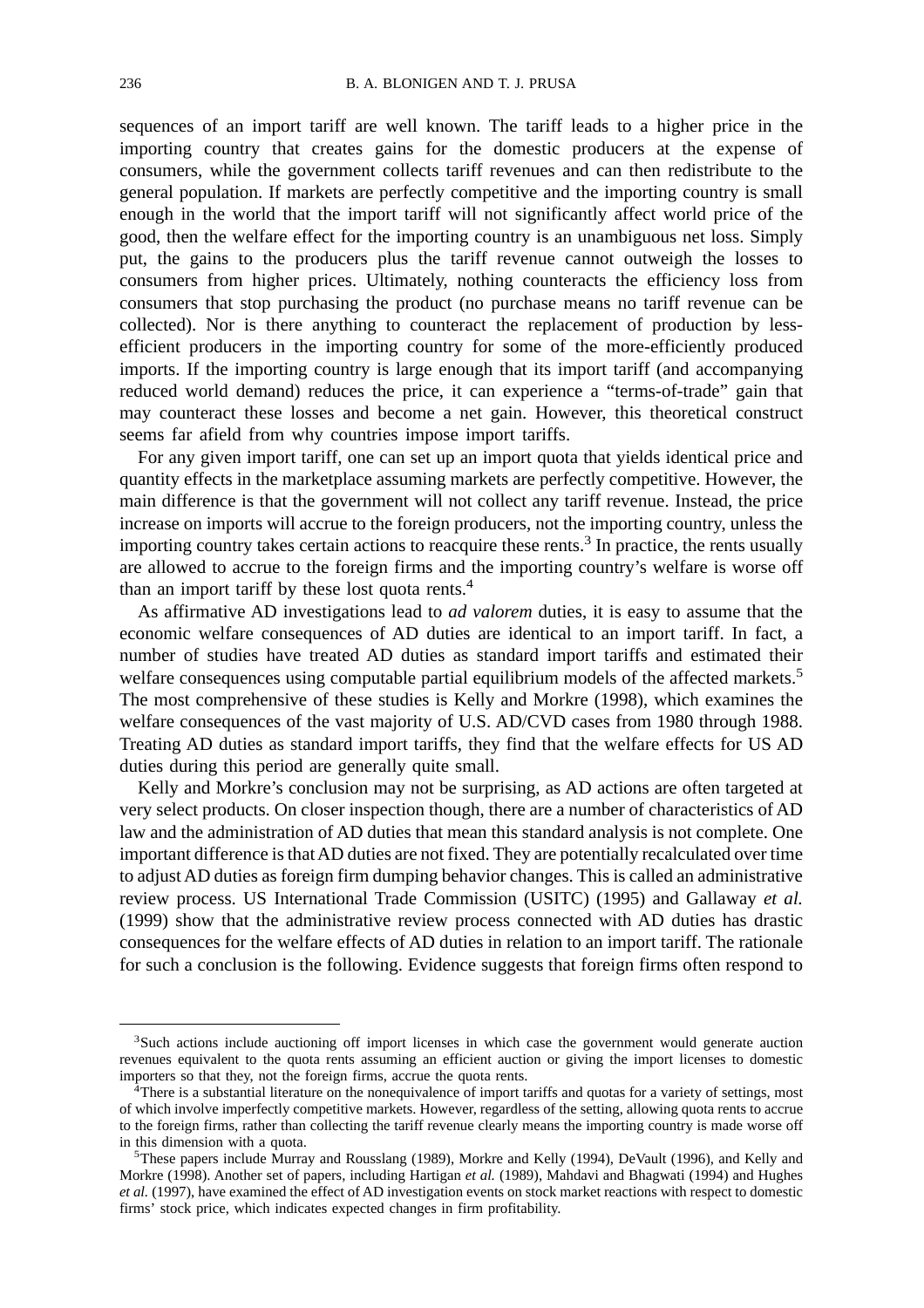AD duties by raising their prices to the importing country because of the administrative review process. This reduces the calculated dumping margin and leads to lower future AD duties for the firm. Thus, the practice of administrative review allows the foreign firms to divert effectively tariff revenue from the importing country to rents for the foreign firm, analogous to the rents lost when imposing a quota, rather than an import tariff.

Using data on all US AD/CVD cases in place as of 1993, Gallaway *et al.* (1999) show that this transfer allowed through administrative reviews of AD duties means a much more substantial loss to the US than if AD duties were just standard tariffs. Using a computable general equilibrium model of the 1993 US economy, they find that if one only estimates the effect of the AD duties that are observed in 1993, the net welfare loss to the US is \$209 million annually. However, when one takes into account the previous recalculations that had occurred through administrative reviews, the welfare loss for the US is an order of magnitude larger, with a range of \$2–4 billion annually. Their model also estimates that the US AD/ CVD duties "saved" 14,250 jobs in import-competing sectors annually, which translates into a range of \$161,000 to \$281,000 per job "saved." The word "saved" is in quotation marks because presumably workers displaced from import-competing sectors are not lost to the economy, but will ultimately relocate to industries that are more competitive. In general, import-competing sectors pay below average wages.

In summary, the recalculation of AD duties through the administrative review process leads to drastically larger welfare costs for the country that imposes such duties. From a worldwide perspective, this is not as serious for welfare as it is for the importing country, since the recalculation effect simply involves a transfer from the importing country to the foreign firms. Then we are back to the \$209 million annual figure from efficiency losses in the importing country plus the efficiency losses from the foreign supply side.<sup>6</sup> However, as the rest of the paper details, these costs which economists are adept at estimating, may pale in comparison to other sources of welfare losses that are much more difficult to quantify.

For example, if markets are imperfectly competitive, the administrative review process may help facilitate collusion among the domestic and foreign firms. Given a specified AD duty and the administrative review process, domestic firms have a good indication that foreign firms' prices will go up and even may indicate how much they will go up. This may allow the domestic and foreign firms to coordinate their actions, leading to much higher prices and domestic firm profits. This is one explanation for why importing countries allow recalculation of duties, even if this means lost revenue from duty collection. Their goal is simply to increase domestic firms' profitability. In contrast, antitrust laws try to prevent coordination of prices because the increase in prices and market power can lead to substantial consumer surplus losses, much more substantial than the normal losses associated with imposing trade protection in perfectly competitive markets.7

The welfare estimates calculated by Gallway *et al.* (1999) do not address a number of other costs of AD duties that are difficult to observe and estimate. One such cost is the possibility of retaliation. US AD actions against Canada may lead to retaliatory Canadian AD (or other trade protection) actions against US exporters, compounding the losses due to trade protection. The spread of antidumping use across WTO countries makes this a particularly relevant concern and Prusa and Skeath (2001) have found evidence of worldwide "tit-for-tat"

<sup>&</sup>lt;sup>6</sup>Gallaway *et al.* (1999) only model the effect of US AD/CVD duties on US welfare. As Feenstra (1992) points out, the efficiency losses on the foreign supply side from import protection programs can easily rival those on the domestic import side.<br><sup>7</sup>Below we discuss how collusion may be facilitated even by the initiation of an AD investigation.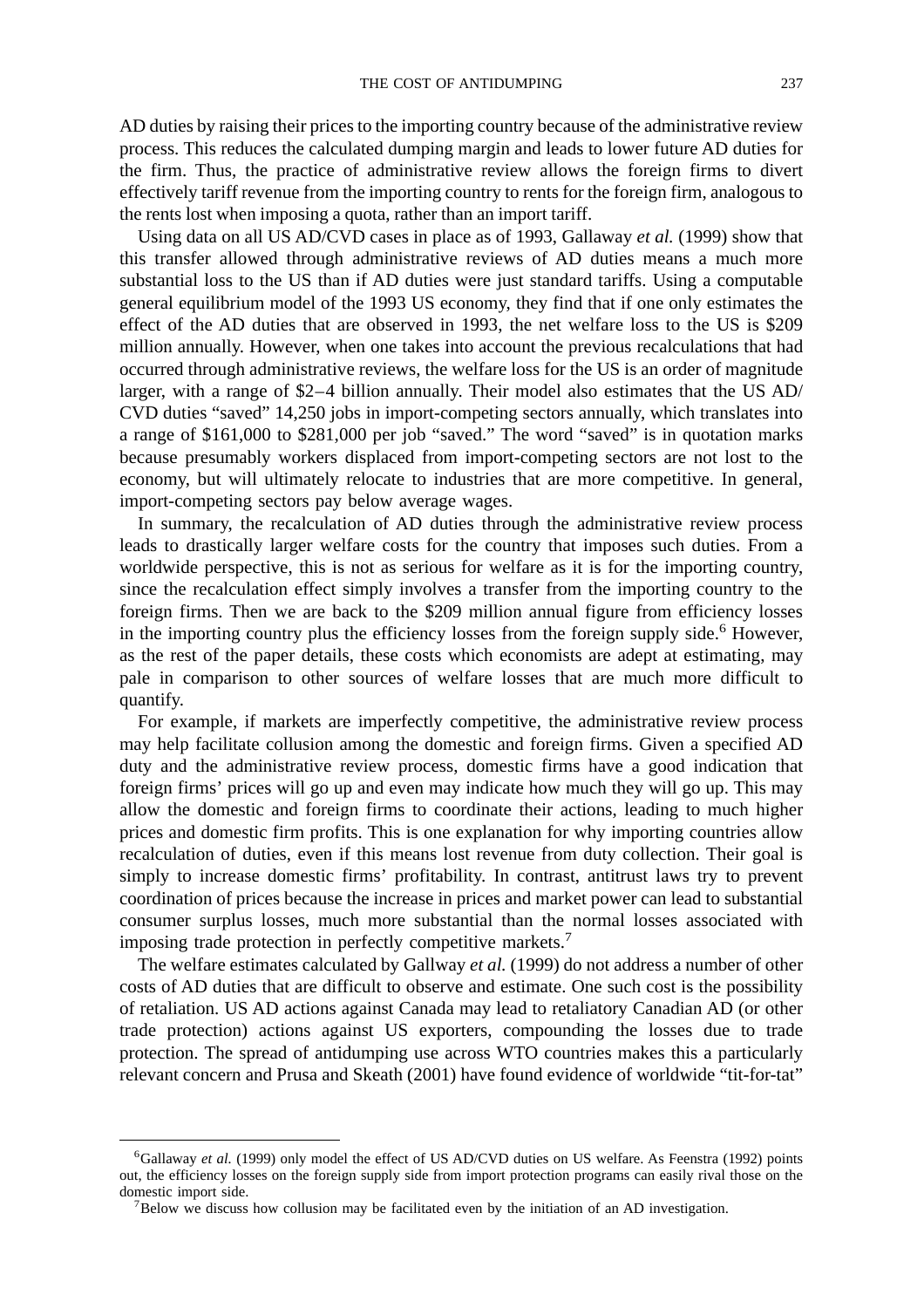AD filing behavior.<sup>8</sup> In a related vein, AD protection in an upstream industry raises prices for downstream industries, which may to lead to AD petitions and duties in these downstream industries. Feinberg and Kaplan (1993) find evidence for this spreading of AD protection downstream in US AD petition filings.

Another cost not contained in the Gallaway *et al.* welfare estimates is the domestic industry's rent-seeking costs. The standard estimate for legal fees for pursuing an AD investigation in the US ranges from \$250,000 to \$1 million. This is for the initial case and does not include fees incurred for each annual administrative review. However, studies of US agency AD decisions find evidence that political influence is an important determinant. For example, Hansen and Prusa (1996, 1997) show that Political Action Committee (PAC) contributions to influential congressional representatives lead to a greater likelihood of an affirmative AD decision for a domestic industry. $9$  The funds used in these rent-seeking activities are inefficient in that they could have been used for productive uses by the domestic industry. For example, there is concern that firms receiving trade protection do not innovate as much as they would under free trade.<sup>10</sup>

## **4 THE COST OF THE PROSPECT OF AD DUTIES**

In the previous section, we emphasized the costs of imposing AD duties, and actually, duties are the direct, visible cost of AD protection. AD duties and the costs associated with their imposition can be measured. There is, however, a growing recognition that the real costs of AD protection are far greater and more widespread than simply the costs incurred in those cases that result in duties. Economists now recognize that the *prospect of protection* imposes additional costs on the domestic economy and on the international trading community.

Under existing rules, firms and/or industries can alter their decisions in order to improve the chance of receiving AD protection at some future date. The concept of "strategic decision-making" must be broadened in order to capture the ability of firms to influence potential government decisions. Changes in sales strategies (e.g. pricing and production) and in resource allocation decisions (e.g. employment and capacity) can dramatically change the likelihood of AD protection. What this means is that AD may be imposing costs in sectors that are unencumbered by duties.

Most observers would agree that interested parties influenced traditional tariff policies via lobbying, log rolling efforts, and general rent-seeking activity. There should be no debate, however, that the channels of influence are much more explicit under administered protection laws.<sup>11</sup> An advantageously timed plant closing (signaling injury) or plant opening (signaling vulnerability to imports), worker layoff and/or reduction in hours, excess inventory build-up, etc. can all improve a domestic industry's chance of winning protection. However, decisions

<sup>8</sup>However, Blonigen and Bown (2001) point out that the increasing potential for retaliation may have a dampening effect on worldwide activity, similar to a cold war equilibrium between countries with nuclear weapons. They find evidence in US AD filings that domestic firms are less likely to file cases against countries that are important export markets and US agencies are less likely to rule affirmative against WTO members that have recourse to dispute settlement procedures.<br><sup>9</sup>Other studies of US AD determinations include Finger, Hall and Nelson (1982), Baldwin (1985), Moore (1992),

K. Anderson (1993) and Baldwin and Steagall (1994). Studies of EU AD decisions include Tharakan (1991), Tharakan and Waelbroeck (1994) and Eymann and Schuknecht (1996).

<sup>&</sup>lt;sup>10</sup>See Miyagiwa and Ohno (1995) for this general argument. Crowley (2002) examines the relative incentives to innovate under AD protection that targets only certain import sources versus safeguard (or "escape clause") trade protection that provides relief from all import sources.<br><sup>11</sup>There is, for instance, a large literature dating back at least to Bhagwati (1982) on directly unproductive profit

seeking (DUP) activity; one example of DUP is lobbying for protection.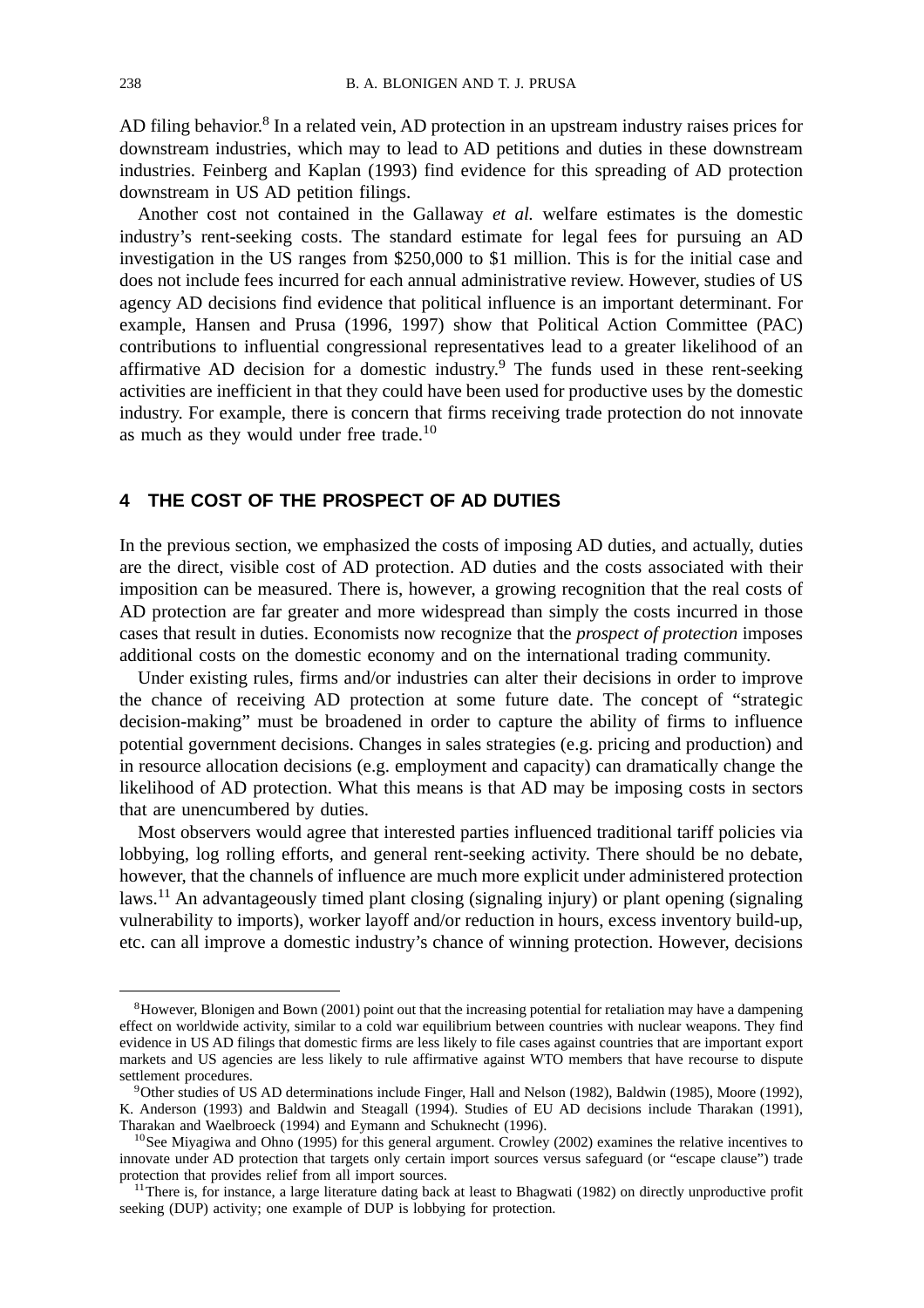by foreign firms to maximize short-run profits, say, by naively pricing-to-market or perhaps bidding for a larger than normal export contract, can have disastrous long-run consequences if such actions result in the imposition of AD duties.

It is our view that one of the most important insights of the recent AD literature is that the mere presence of AD law can affect the behavior of firms and hence market outcomes, even if AD duties are never imposed. Papers in this literature show that this phenomenon can lead to a wide variety of outcomes, some obviously unintended and even perverse to the likely objectives of AD protection. A crucial feature of AD law that creates these incentives for strategic behavior on the part of firms is the use of established criteria based on prior market outcomes to make AD case determinations. This allows relevant firms to act strategically to influence AD outcomes. In other words, AD trade protection is endogenous with respect to firms' decisions.

There are two main strands in the literature studying the impacts of the endogeneity of AD protection. The first and larger strand of the literature encompasses models of how AD distorts non-cooperative outcomes. The second strand of the literature studies how AD induces cooperative outcomes. In this review, we will focus on the former. Those interested in the latter should consult Blonigen and Prusa (2003) and the references therein.

To our knowledge, all of the "non-cooperative" outcome literature models the link between decisions and the prospect of protection as internal to the firm. That is, the actions taken by a firm (or firms) directly influences economic indicators that the government considers when making its determination whether or not to levy AD duties. A potentially useful, but as of yet unexplored, alternative would be to model the link as external to any one firm in the industry. This alternative may be valuable because the GATT/WTO AD statute requires governments to consider the *industry's* health. It is a rare case where the domestic and/or foreign industry is sufficiently concentrated to think that the action by any one firm measurably alters the government's calculus.

Given the assumption that the impact is internal to the firm, it is natural that these papers rely on models of imperfect competition (often, oligopoly models) in games of at least two stages, where the focus is on firms' first-stage choices of a strategic variable, such as price, quantity, or quality. The existing literature most often assumes the economic indicator that government authorities consider is domestic profits. This is a reasonable starting place as our review of AD statutes indicates that every government considers domestic profitability as a signal of injury (Steele, 1996; Santos, 1998).

In general, the economic structure of the papers in this literature can be written as

$$
\{\pi^i_1(a^1_1, a^2_1, a^3_1, \dots, a^n_1; a^1_0, a^2_0, a^3_0, \dots, a^n_0; S_1, V_1)\}
$$
  
+  $\delta E \pi^i_2$   $(a^1_2, a^2_2, a^3_2, \dots, a^n_2; a^1_0, a^2_0, a^3_0, \dots, a^n_0, S_2, V_2)$ , ADD),  
 $i = 1, 2, 3, \dots, n,$   
ADD =  $f(a^1_1, a^2_1, a^3_1, \dots, a^n_1; a^1_0, a^2_0, a^3_0, \dots, a^n_0, S_1, V_1)$ ,  
 $V_2 = g(a^1_1, a^2_1, a^3_1, \dots, a^n_1, a^1_2, a^2_2, a^3_2, \dots, a^n_2; a^1_0, a^2_0, a^3_0, \dots, a^n_0, S_1, S_2, ADD)$ ,

where  $(\pi_t^i)$  denotes firm *i*'s profits in period *t*. and ( $\delta$  is the discount factor. For notational convenience, we use superscript to denote firms and subscript to denote time periods. Firms earn profits in periods one and two  $(t=1,2)$ . In the second period the expectation is taken with respect to the AD duty, ADD.

While this set-up is more general than that used in any single paper, its general structure encompasses the modeling strategy of virtually the entire literature. In this set-up, we allow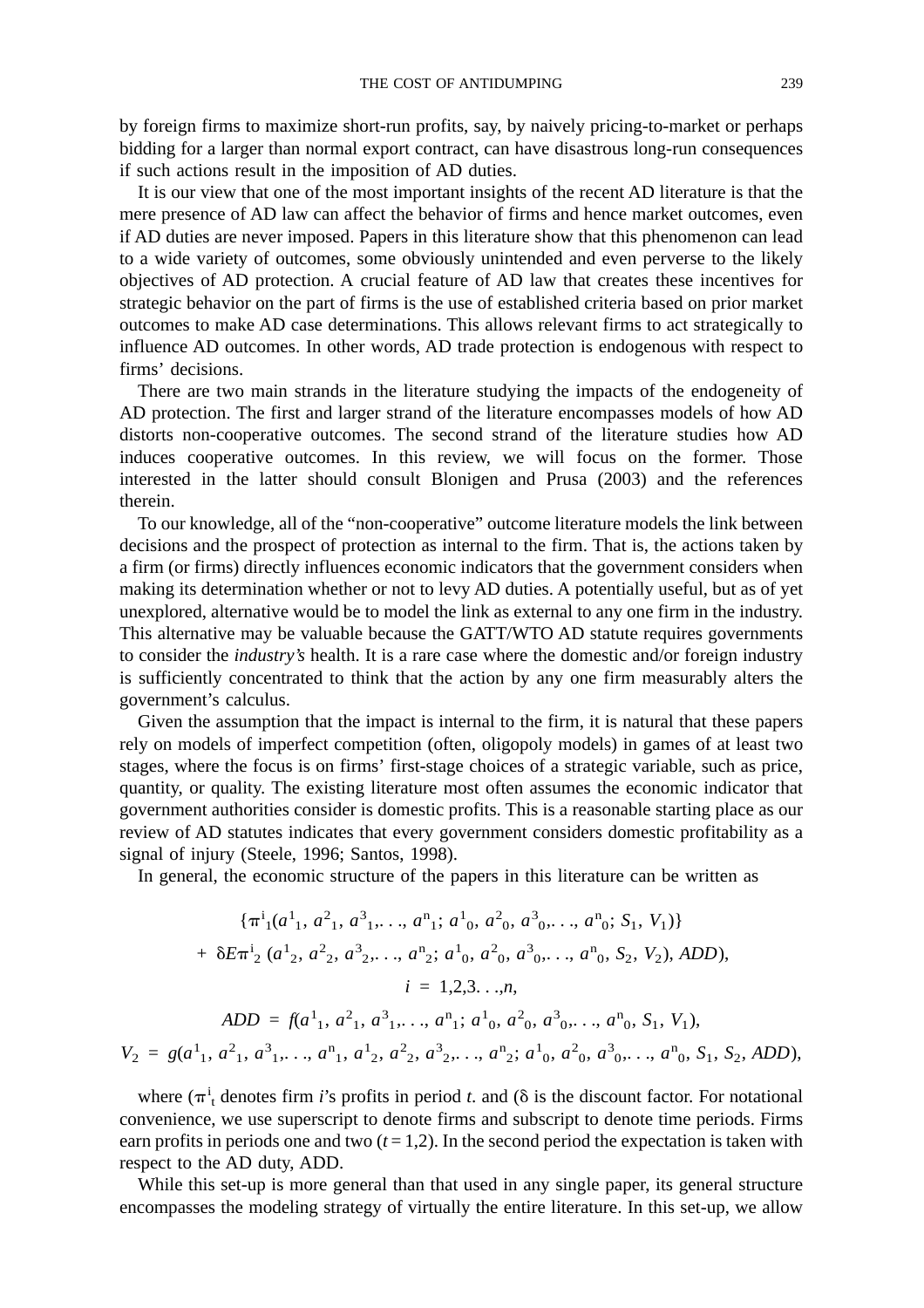for *n* firms, where we imagine that a subset of the firms are domestic, and the rest are foreign. In most of the literature  $n = 2$ , where one firm is domestic and other is foreign.

The profits in each period are influenced by the actions of each firm, *a<sup>i</sup> <sup>t</sup>*. Depending upon the application, one could model those firms setting prices, quantities, the total number of workers, lobbying expenditures, etc. to maximize long-run profits. We allow for the possibility that  $a^i$ <sub>*i*</sub> is a vector, implying that firms can make more that one action choice in each period. For instance, the firms might choose product quality and price. Subsequent market realizations will determine whether duties will be levied. We also allow for the possibility that firms take actions in period zero that influence later decisions. For instance, all firms might make quality choices in period zero and then in periods one and two compete in prices or quantities for profits.

It is typical in the literature to also allow the profits in each period to be affected by a random shock or "state of the world,"  $S_t$ , by which one might mean an exchange rate shock, demand shock, or perhaps the underlying political sentiment for protection. It is usually assumed that the random shock in period *t* is realized after period *t* actions are taken.

In the second period the firms' profit may be affected by an AD duty (ADD) imposed between period one and period two. Finally, since AD actions and voluntary export restraints are often related, we also include the possibility that profits in period *t* might be influenced by a VER on a subset of the firms  $(V_t)$ .

The key insight that all the papers examine is the interplay between actions, states of the world, VERs, and AD duties. AD duties are endogenous in the sense that for at least some realizations of  $S_t$ , the action taken by firm  $i$  can increase or decrease the chance of an AD duty in period 2 (or perhaps a VER in period 2).

One of the first papers in this literature, Leidy and Hoekman (1990) examines the production decisions of a single exporting firm with some degree of market power that faces possible AD protection against its exports and random exchange rate shocks.<sup>12</sup> The firm is assumed to have to make its production decision before the exchange rate is known. A key issue in the paper, which will also be important for other papers discussed below, is how the AD authorities calculate the dumping margin. As mentioned earlier, one method often used is to define the dumping margin as the difference between the exporting firm's home price and its export price. Leidy and Hoekman (1990) call this "price-based AD law." A second alternative often used is a "cost-based" method where the dumping margin is the difference between a firm's (estimated) cost of production and its export price. Leidy and Hoekman (1990) show an important difference in the exporting firms' optimal behavior to avoid an AD duty when having to adjust prices due to an adverse exchange rate shock. Under price-based AD law the firm can re-equalize prices after an exchange rate shock by both decreasing supply to raise prices in its export market and increasing supply (or dumping) to lower prices in its own home market, whereas, under cost-based AD law, adjustment must come from the supply to the export market only.

Thus, we take two main messages from Leidy and Hoekman (1990). First, the prospect of AD protection increases exchange rate risk and foreign firms manage this risk by reducing export sales. Second, export restraint will likely be larger when AD authorities use cost-based methods. This in turn implies that the relief to domestic producers in the export market from AD protection may be largest when AD authorities use cost-based methods. Given Leidy and Hoekman's findings, it appears that the threat of cost-based investigations has a bigger chilling effect on trade than the threat of price-based investigations.

<sup>&</sup>lt;sup>12</sup>In the context of the above model, the Leidy and Hoekman model can best be thought of as setting  $n = 1$ . They model the foreign firm competing against a competitive domestic market.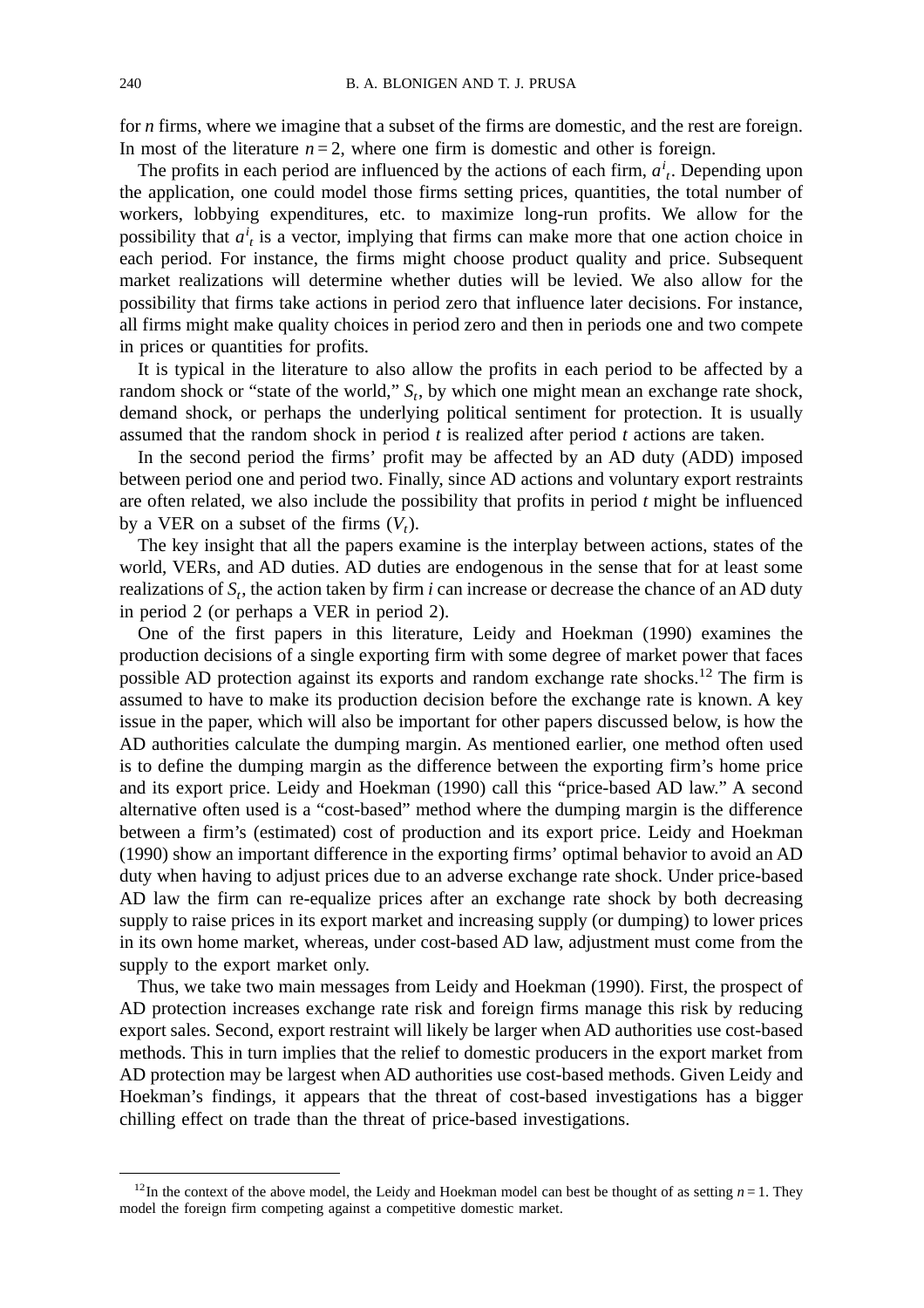Ethier and Fischer (1987), Fischer (1992) and Reitzes (1993) broaden the focus on strategic behavior by examining oligopoly games involving both a foreign and domestic firm. In the context of the above general model, these papers set  $n = 2$  and model the actions as firms setting prices or quantities. These papers examine two-stage duopoly games (in both prices and quantities), where firms compete in the first stage, and a government authority imposes trade protection based on market outcomes in the second stage. There is no modeling of VERs and no period zero actions.

The primary focus in these papers is on the first stage, where the firms strategically alter behavior to influence the second-stage AD outcome. Like Leidy and Hoekman, one result is that the foreign firm tries to lessen the chance of trade protection, but an additional insight is that the domestic firm will act to make trade protection more likely. Interestingly, and perhaps frustratingly, these incentive effects could lead to just about any combination of distorted market effects, depending on the characteristics of the strategic game being played by the firms.

For example, the actual market outcomes that occur based on these incentives differ significantly depending on whether the oligopoly game is in prices or quantities. Assuming a price-based method of determining the dumping margin, a domestic firm may increase output in a Cournot game to drive down the common price in the domestic market, while the foreign firm decreases its exports to the domestic market. This could actually improve welfare in the domestic market if the net effect is greater competition.<sup>13</sup> Under price competition, however, the foreign firm alone determines its export price that is the basis for the dumping margin calculation. Thus, foreign firms may have incentives to raise prices and, if the goods were imperfect substitutes, the domestic firm may then raise prices as well, which would hurt domestic welfare. We stress the word "may" in the previous sentences because, as Fischer (1992) shows, even these results may be reversed for various games of price or quantities, depending on other market conditions. In addition, a wider variety of outcomes occur if one considers a game in prices with perfectly substitutable goods, as in Reitzes (1993), or if one examines these games when the dumping margin is calculated using a cost-based approach, as analyzed by Fischer (1992).

An important omission of these papers is consideration of the injury determination in AD cases. Firms likely have incentives not only to manipulate the dumping margin, but also the injury determination. In fact, given the evidence on the effect of exchange rates on AD filings discussed above, the injury determination may be more important. Prusa (1994) and Pauwels *et al.* (2001) examine this with respect to US and EU AD law, respectively. In the context of the above general model, these papers are very much like the preceding set of papers (i.e.  $n = 2$ , actions modeled as prices or quantities, no modeling of VERs, no period zero actions) except that process by which AD duties are determined (the  $f(.)$  function) captures both the LTFV and injury determinations.

The additional insight from these papers is that the two considerations of dumping and injury may give the firms exactly opposite incentives to alter strategic variables. For example, while a domestic firm may want to increase output due to the dumping margin calculation in a game of quantities, they will have incentives to lower output to make an injury determination more likely.<sup>14</sup> Prusa also shows that the threat of AD protection creates a *de facto* price floor, below which foreign firms will not price because doing so inordinately increases the chance of protection.

 $13$ Reitzes (1993) shows that this requires that the foreign firm's share of the domestic market needs to be sufficiently small for this to occur.

 $14$ Leidy (1994) summarizes most of this early work.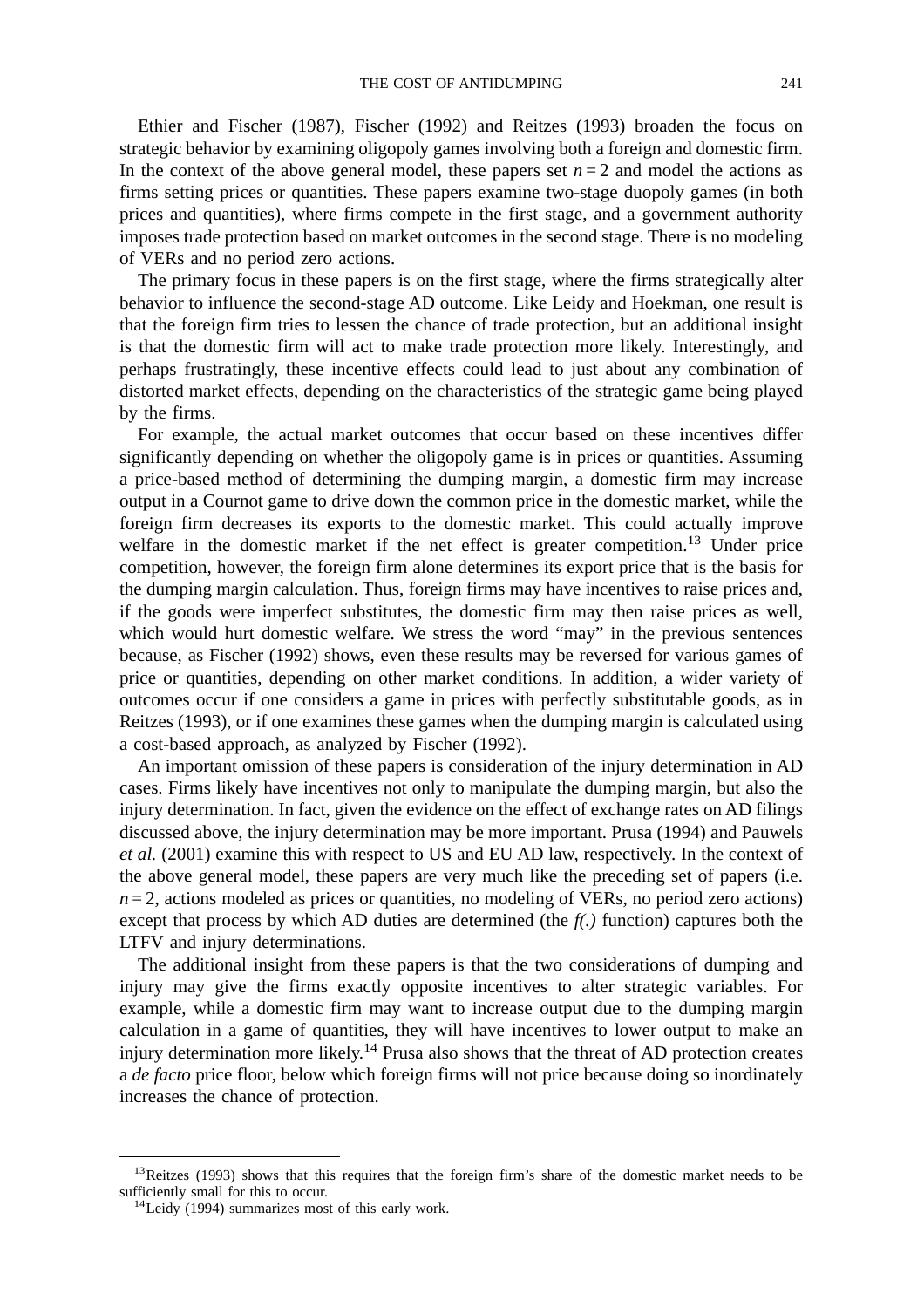Hillman *et al.* (1987) model the action set as employment. They argue that the greater an industry's layoffs the more likely will the authorities levy AD duties. As a result, firms hire an excessive number of workers. In the context of the general model set-up, firms over hire in period zero and then layoff some of the excess workers in period one in order to strengthen their injury claim. The important insight is that resource allocation decisions now have an insurance function – labor and capital do not merely translate into output but also influence the prospect of future protection.

Several other papers have explored the interaction between the threat of AD protection and voluntary export restraints (VERs). An important modeling question is whether the prospect of a VER affects dumping and AD outcomes or whether the threat of AD duties induces firms to negotiate a VER in an effort to forestall the case. Anderson (1992, 1993) examines the case when causality runs from VERs to AD duties. In the papers discussed above, the AD process is broken into two stages. In the first stage, firms pick strategic variables that have an impact on the AD case outcome in a second stage. Based on the observation that many US AD investigations have led to VERs, Anderson adds an additional stage to this model of the AD process: the possibility of a negotiated VER after an AD case has been initiated. In practice, VERs are administered so that foreign firms receive the quota rents and these rents are based on the market shares of the foreign firms. These features lead to the possibility of a perverse market outcome called "domino dumping." In pursuit of quota rents from VERs based on market shares, foreign firms are encouraged by the trade protection policies to dump in order to start an AD investigation that will lead to a VER.15

Kolev and Prusa (2002) examine what can occur when causality runs from AD to VERs. In addition, Kolev and Prusa model the AD statute using the cost-based approach and further make the realistic assumption that AD authorities have incomplete information on foreign firms' costs. Owing to the information problem, Kolev and Prusa find that efficient foreign firms pool with less efficient foreign firms and voluntarily restrain their exports (i.e., a VER in period one,  $V_1$ ). This then leads the AD authorities to impose AD duties that are undesirably low (from the standpoint of the domestic producers) for efficient foreign firms and too high for inefficient foreign firms.

Blonigen and Ohno (1998) present another reason why the presence of AD law may actually encourage dumping on the part of foreign firms. They present an oligopoly model where foreign firms have different abilities to tariff jump AD protection in an export market. One possible outcome in the model is "protection-building trade" where a foreign firm dumps to elicit AD duties against all foreign firms in the industry<sup>16</sup>, and then tariff jumps into a market that is protected against exports from other foreign rivals that do not tariff jump. They present a few US AD case studies that are suggestive of protection building trade behavior.

While all the papers in this section examine how price or quantity decisions may be affected by the presence of AD law, Vandenbussche and Wauthy (2001) how firms' product quality choices may be affected. They analyze a model of vertical product differentiation between a domestic and foreign firm, where firms first choose quality and then choose prices. They show that if a price undertaking is the anticipated outcome from application of the EU AD law, the foreign firm will be more aggressive in the quality game to have a higher quality than the domestic firm will have. The rationale is that price undertakings require the foreign

<sup>&</sup>lt;sup>15</sup>We note that the timing of the AD case and VER in Anderson (1992, 1993) contrasts with that in Kolev and Prusa. This is not necessarily inconsistent in that there is evidence in these papers from US cases of the timing of the AD case and VER occurring in both possible sequences. In addition, a VER occurring before an AD case may not always be publicly announced or noticed.<br><sup>16</sup>Blonigen and Ohno (1998) detail how the administration of AD law often lead to AD duties across many related

import sources, not just the primary dumping sources.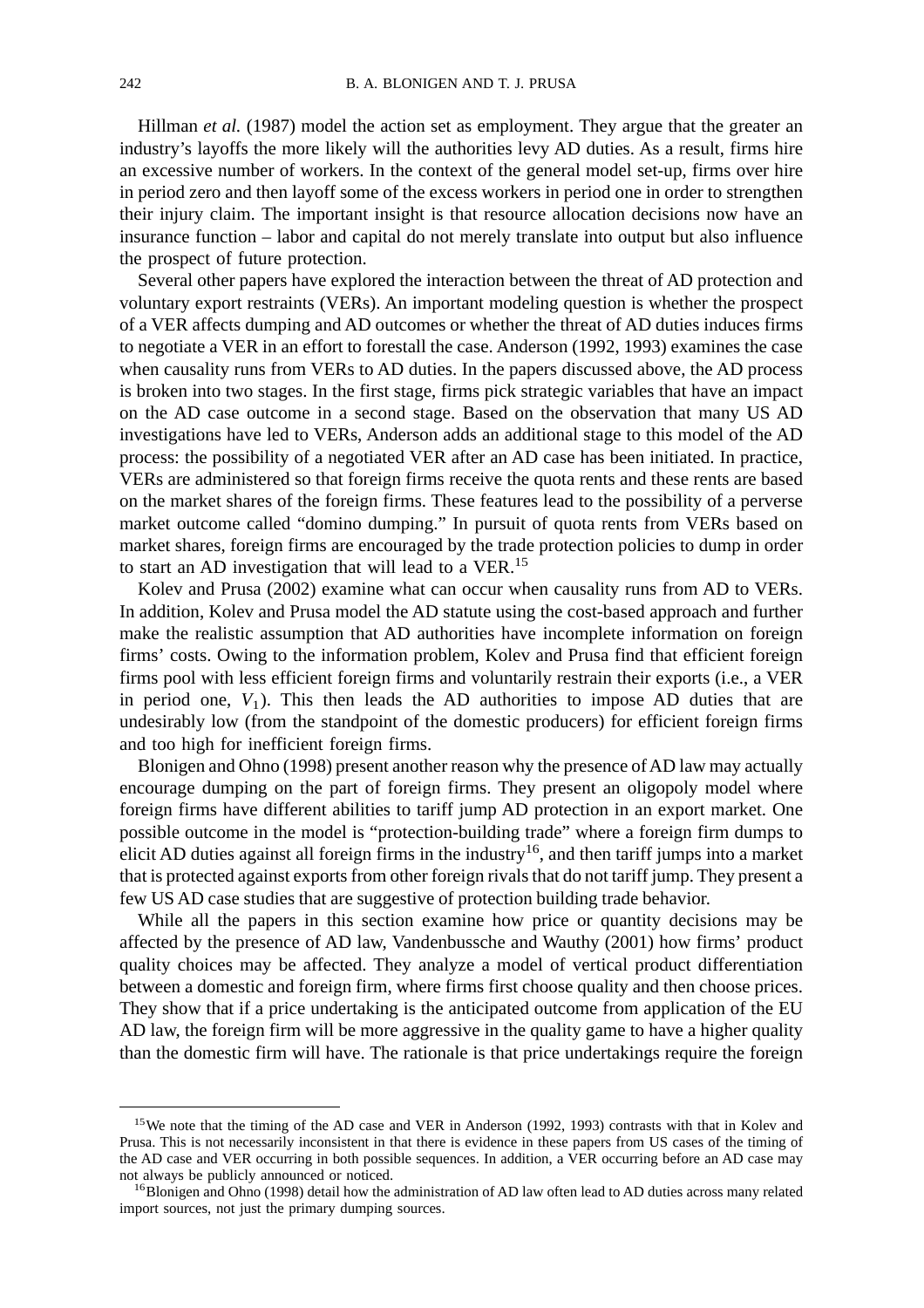firm to match the price of the domestic firm, which they will not be able to do and still compete in the market if they have the low quality product. Thus, AD law may reverse which firm "wins" the quality game and ultimately lead to lower welfare for the home country.

Finally, given the nature of the issue, papers in this literature are almost exclusively theoretical: it is difficult to observe and measure how market outcomes are altered from the mere presence of AD law. One exception is an early paper by Herander and Schwartz (1984). The paper first estimates the probabilities of an AD filing and of an affirmative injury decision using data on US AD filings from 1976 through 1981. These probabilities are then specified as independent regressors in an equation explaining dumping margins over this period. The paper's testing hypothesis is that increased threats of AD duties (proxied by the two probabilities of case filing and injury determination) will lead to foreign firms altering their prices to avoid such an outcome and, hence, lower dumping margins. The paper finds mixed support for the hypotheses, which is likely due to a number of factors, including a limited timeframe, insufficient methods to deal with endogeneity of the equations, and sample selection issues of focusing only on the pricing behavior of the firms that were involved in AD investigations. Nevertheless, the paper provides a useful insight into how empirical testing in this area may proceed in the future.

#### **5 CONCLUSION**

AD is the most widely used instrument of administered protection. Developed economies like the US, EU and Australia have long used AD in order to reduce import competition from more efficient foreign competitors. In the past decade, these traditional users have been joined by a large and growing number of new users. What is worrisome is that many of these new users are even more capricious in their implementation than the traditional users.

In this paper, we hope to draw greater attention to the costs of AD protection. AD duties are the most easily measured and most visible cost of AD protection. We hope the approach of Gallaway *et al.* (1999) provides guidance to other researchers on measuring the cost of AD protection. The retrospective nature of the administrative review process leads to much more adverse welfare consequences by allowing foreign firms to capture foreign rents at the expense of US tariff revenue. It is unfortunate that as of the current time we do not have a widespread understanding of the costs of AD duties. This is an obvious research topic that we urge researchers and graduate students to tackle. The benefits of such efforts are potentially quite large, especially in light of the fact that antidumping is on the agenda for the Doha Round of the WTO. The efforts of those interested in reining in AD abuses can only be strengthened with more evidence on the costs of AD protection.

In addition, we have emphasized that the effects of AD actions are not summarized by the AD duty one observes. The AD literature to date has taken this general observation and established a whole set of results that show that what one sees with AD trade protection is far from what one gets. There is a substantial literature that shows the mere presence of AD law, with its established rules for determining outcomes, alters incentives for market participants. Thus, a wide variety of potentially distorted market outcomes has been discovered. What is unknown, however, is the cost of such machinations. We look forward to reading (and perhaps writing) this important area of future research.

#### **References**

Anderson, J. E. (1992) Domino dumping I: competitive exporters, *American Economic Review*, **82**, 65–83. Anderson, J. E. (1993) Domino dumping II: anti-dumping, *Journal of International Economics*, **35**, 133–150.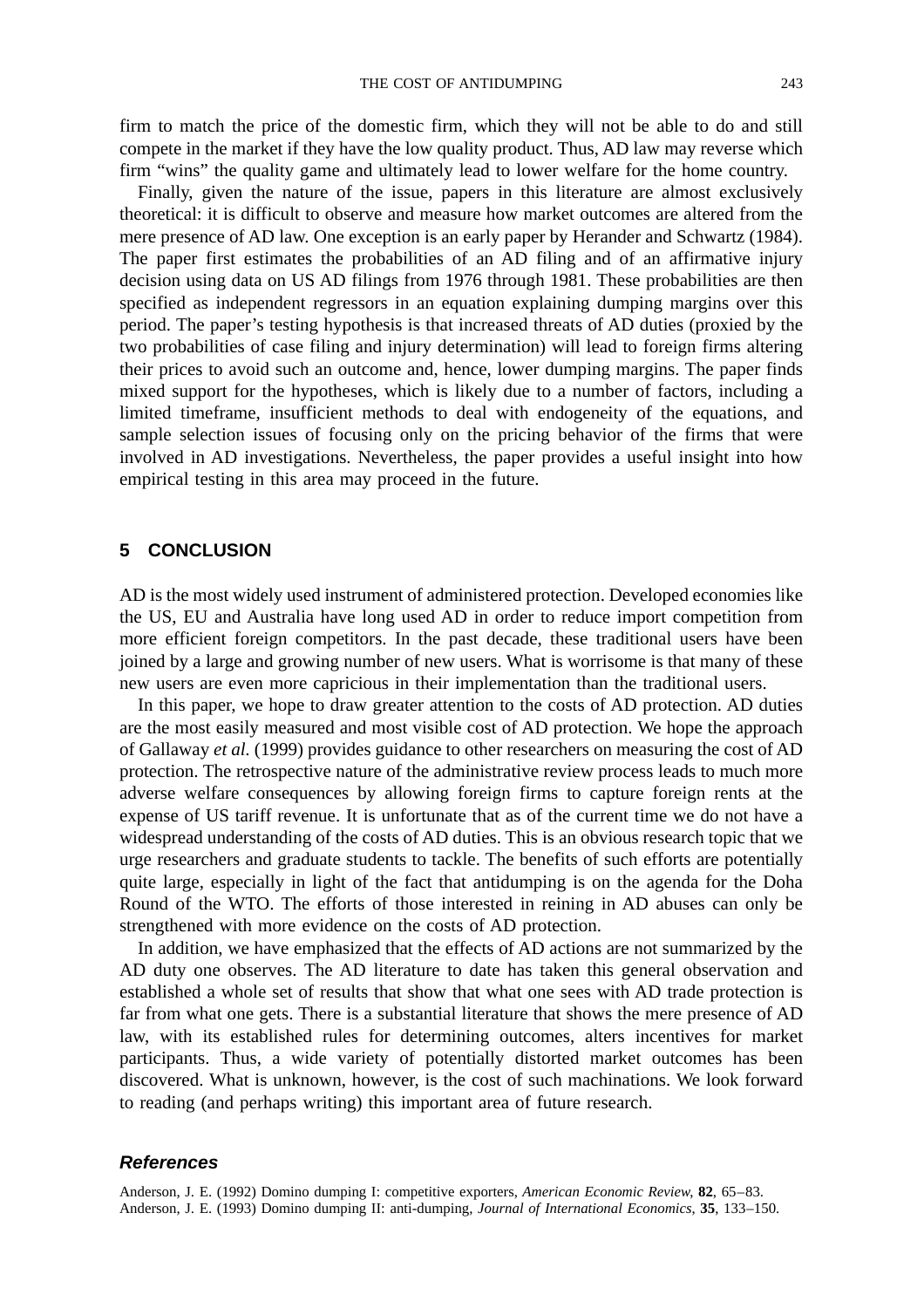- Anderson, K. B. (1993) Agency discretion or statutory direction: decision making at the US International Trade Commission, *Journal of Law and Economics*, **36**(2), 915–935.
- Areeda, P. E. and Turner, D. F. (1975) Predatory pricing and related practices under section 2 of the Sherman Act, *Harvard Law Review*, **88**, 697–733.
- Baldwin, R. E. and Steagall, J. W. (1994) An analysis of ITC decisions in antidumping, countervailing duty and safeguard cases, *Weltwirtschaftliches Archiv*, **130**, 290–308.
- Baldwin, R. E. (1985) *The Political Economy of US Import Policy*. Cambridgem MA: The MIT Press.
- Bhagwati, J. N. (1982) Directly unproductive, profit-seeking (DUP) activities, *Journal of Political Economy*, **90**(5), 988–1002.
- Blonigen, B. A. and Prusa, T. J. (2003) Antidumping. In: Harrigan, J. (Ed.) *Handbook of International Trade*. Oxford and Cambridge: Blackwell Publishers.
- Blonigen, B. A. and Ohno, Y. (1998) Endogenous protection, foreign direct investment, and protection-building trade, *Journal of International Economics*, **46**, 205–227.
- Blonigen, B. A. and Bown, C. P. (2001) Antidumping and retaliation threats, NBER working paper no. 8576.
- Clarida, R. H. (1996) Dumping in theory, in policy, and in practice. In: Bhagwati, J. and Hudec, R. (Eds) *Fair Trade and Harmonization*. Cambridge, MA: The MIT Press.
- Crowley, M. A. (2002) Do safeguard tariffs and antidumping duties open or close technology gaps? Mimeo.
- DeVault, J. M. (1996) The welfare effects of US antidumping duties, *Open Economies Review* **7**, 19–33.
- Ethier, W. J. and Fischer, R. D. (1987) The new protectionism, *Journal of International Economic Integration*, **2**, 1–11.
- Eymann, A. and Schuknecht, L. (1996) Antidumping policy in the European Community: political discretion or technical determination?, *Economics and Politics*, **8**, 111–131.
- Feenstra, R. C. (1992) How costly is protectionism?, *Journal of Economic Perspectives*, **6**, 159–178.
- Feinberg, R. M. and Kaplan, S. (1993) Fishing downstream: the political economy of administered protection, *Canadian Journal of Economics*, **26**, 150–158.
- Finger, J. M., Hall, H. K. and Nelson, D. R. (1982) The political economy of administered protection, *American Economic Review*, **72**, 452–466.
- Fischer, R. D. (1992) Endogenous probability of protection and firm behavior, *Journal of International Economics*, **32**, 149–163.
- Gallaway, M. P., Blonigen, B. A. and Flynn, J. E. (1999) Welfare costs of US antidumping and countervailing duty laws, *Journal of International Economics*, **49**, 211–244.
- Hansen, W. L. and Prusa, T. J. (1997) The economics and politics of trade policy: an empirical analysis of ITC decision making, *Review of International Economics*, **5**, 230–245.
- Hansen, W. L. and Prusa, T. J. (1996) Cumulation and ITC decision making: the sum of the parts is greater than the whole, *Economic Inquiry*, **34**, 746–769.
- Hartigan, J. C., Kamma, S. and Perry, P. R. (1989) The injury determination category and the value of relief from dumping, *Review of Economics and Statistics*, **71**, 183–186.
- Herander, M. G. and Schwartz, J. B. (1984) An empirical test of the impact of the threat of US trade policy: the case of antidumping duties, *Southern Economic Journal*, **51**, 59–79.
- Hillman, A., Katz, E. and Rosenberg, J. (1987) Workers as insurance: anticipated government assistance and factor demand, *Oxford Economic Papers*, **39**, 813–820.
- Horlick, G. N. (1989) The United States antidumping system. In: Jackson, J. H. and Vermulst, E. A. (Eds) *Antidumping Law and Practice*. Ann Arbor, MI: The University of Michigan Press.
- Hughes, J. S., Lenway, S. and Rayburn, J. (1997) Stock price effects of US trade policy responses to Japanese trading practices in semi-conductors, *Canadian Journal of Economics*, **30**, 922–942.
- Kelly, K. A. and Morkre, M. E. (1998) Do unfairly traded imports injure domestic industries?, *Review of International Economics*, **6**, 321–332.
- Kolev, D. and Prusa, T. J. (2002) Dumping and double crossing: the (in)effectiveness of cost-based trade policy under incomplete information, *International Economic Review*, **43**, 895–918.
- Leidy, M. P. (1994) Trade policy and indirect rent seeking: a synthesis of recent work, *Economics and Politics*, **6**(2), 97–118.
- Leidy, M. P. and Hoekman, B. M. (1990) Production effects of price- and cost-based anti-dumping laws under flexible exchange rates, *Canadian Journal of Economics*, **23**, 873–895.
- Lindsey, B. (1999) The US antidumping law: rhetoric versus reality. CATO Institute Center for Trade Policy Studies working paper no. 7.
- Mahdavi, M. and Bhagwati, A. (1994) Stock market data and trade policy: dumping and the semiconductor industry, *International Trade Journal*, **8**, 207–221.
- Messerlin, P. A. (1989) The EC antidumping regulations: a first economic appraisal, 1980–85, *Weltwirtschaftliches Archiv*, **125**, 563–587.
- Miyagiwa, K. and Ohno, Y. (1995) Closing the technology gap under protection, *American Economic Review*, **85**, 755–770.
- Moore, M. O. (1992) Rules or politics? An empirical analysis of ITC anti-dumping decisions, *Economic Inquiry*, **30**(3), 449–466.
- Morkre, M. E. and Kelly, K. H. (1994) Effects of unfair imports on domestic industries: US antidumping and countervailing duty cases, 1980–1988. Federal Trade Commission Bureau of Economics Staff Report.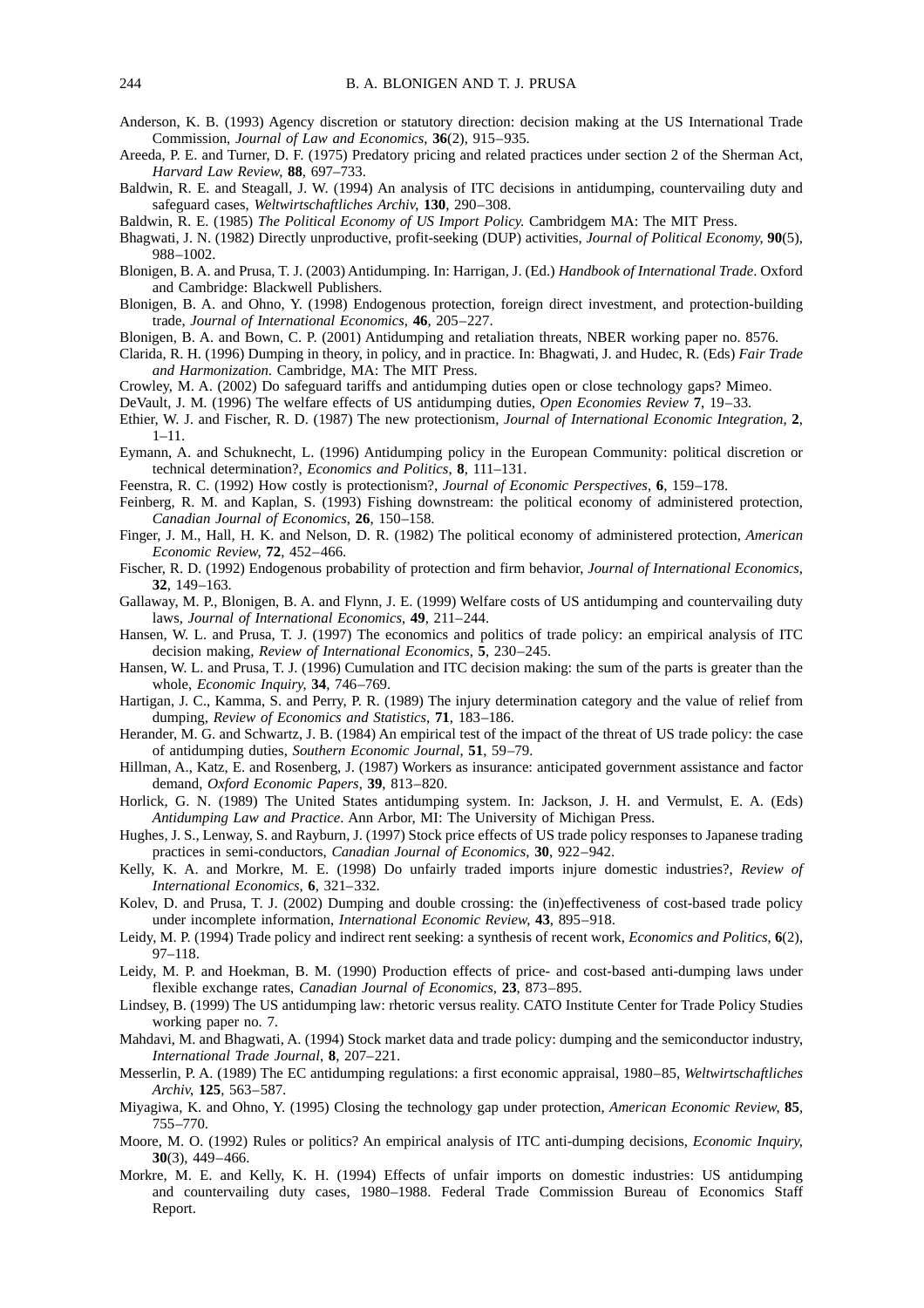- Murray, T. and Rousslang, D. J. (1989) A method for estimating injury caused by unfair trade practices, *International Review of Law and Economics*, **9**, 149–164.
- Pauwels, W., Vandenbussche, H. and Weverbergh, M. (2001) Strategic behaviour under European antidumping duties, *International Journal of the Economics of Business*, **8**, 79–103.
- Prusa, T. J. and Skeath, S. (2001) The international use of antidumping: unfair trade or tit-for-tat? NBER working paper no. 8424.
- Prusa, T. J. (2001) On the spread and impact of antidumping, *Canadian Journal of Economics*, **34**, 591–611.
- Prusa, T. J. (1994) Pricing behavior in the presence of antidumping law, *Journal of Economic Integration*, **9**, 260–289.
- Reitzes, J. D. (1993) Antidumping policy, *International Economic Review*, **34**, 745–763.
- Santos, L. E. (Ed.) (1998) *The Compendium of Foreign Trade Remedy Laws.* Washington, DC: The American Bar Association.
- Steele, K. (Ed.) (1996) *Antidumping Under the WTO: A Comparative Review*. London: Kluwer.
- Tharakan, P. K. M. and Waelbroeck, J. (1994) Antidumping and countervailing duty decisions in the EC and in the US: an experiment in comparative political economy, *European Economic Review*, **38**, 171–193.
- Tharakan, P. K. M. (1991) The political economy of anti-dumping undertakings in the European Communities, *European Economic Review*, **35**, 1341–1359.
- US International Trade Commission (1995) The economy-wide effects of outstanding antidumping and countervailing duty orders. In: *US International Trade Commission, The Economic Effects of Antidumping and Countervailing Duty Orders and Suspension Agreements*. Washington, DC: US International Trade Commission.
- Vandenbussche, H. and Wauthy, X. (2001) Inflicting injury through product quality: how EU antidumping policy disadvantages European producers, *European Journal of Political Economy*, **17**, 101–116.
- Viscusi, W. K., Vernon, J. M. and Harrington, J. E. Jr. (1995) *Economics of Regulation and Antitrust*, Second Edition. Cambridge, MA: The MIT Press.